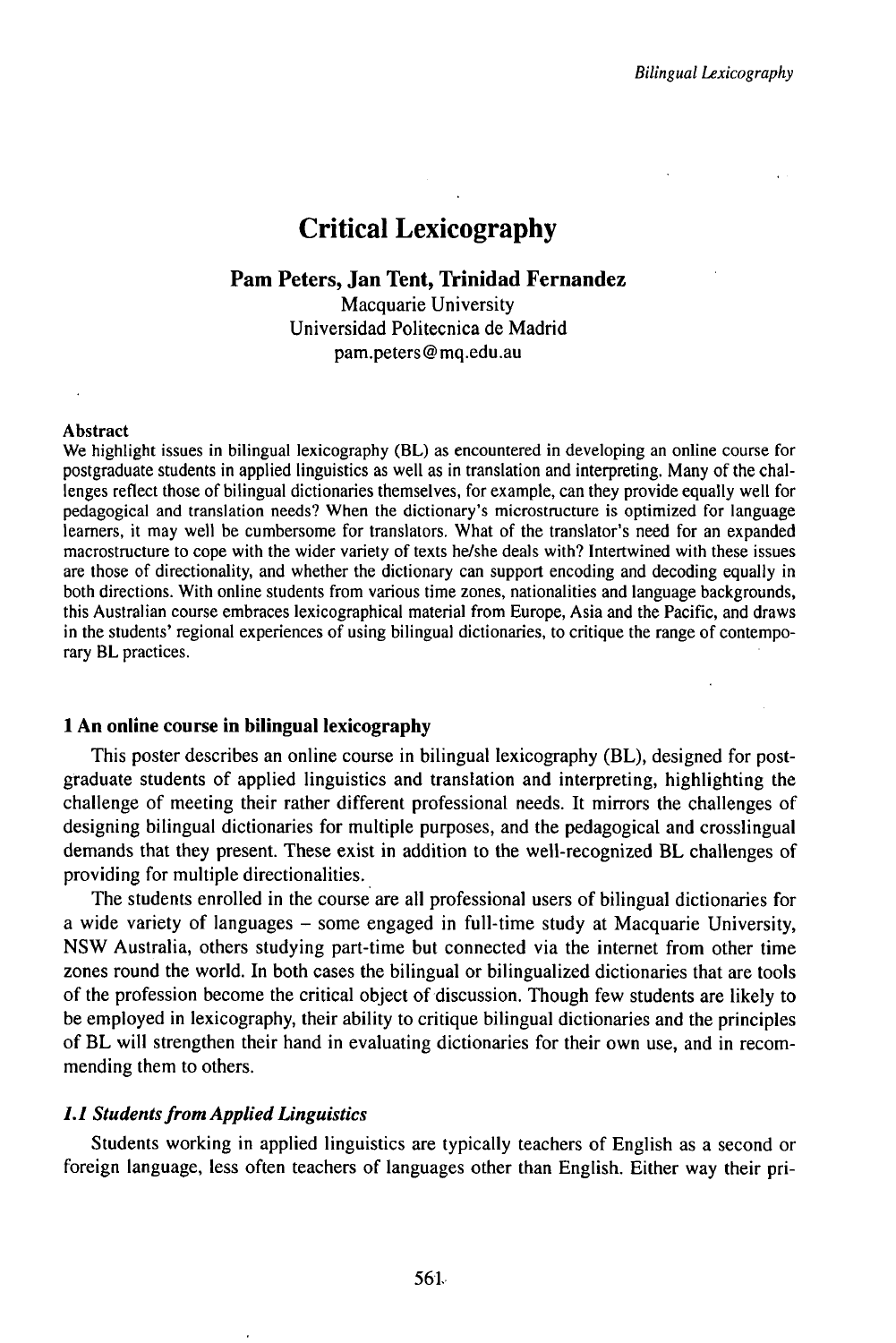mary interest is in pedagogical bilingual lexicography and the extent to which dictionaries meet the initial and developing needs of language learners. It is now widely recognized that small pocket bilingual dictionaries do very little to help build language knowledge when they merely provide glosses with minimal grammatical information from SL to TL (Atkins, 1985).

With the typical anisomorphism of languages, the word or words offered as glosses are at best only partial equivalents, and their limitations can signaled only approximately by metalinguistic labels. The German *Entscheidung* is the least situationally constrained equivalent to the English noun *settlement,* being the nominalization of the verb *entscheiden* "decide", and is therefore likely to be the first gloss provided. But it is inadequate in the contexts of law and accounting, where words like *Vergleich* "judicial ruling" and *Bezahlung* "payment" would be needed to translate *settlement.* Labels such as *Law, Accounting* can of course be added to show those discriminations, though they raise further issues. One is that the label may itself be ambiguous: does it refer to a language register, or to a context of use? If *Bezahlung* is the accountant's term, can it also be used by anyone settling the bill in a restaurant? Leaving aside the semantic/pragmatic implications, the language of the dictionary labels indicates <sup>a</sup> presumed directionality of use - *Law, Accounting <sup>=</sup>* from English to German, while *Recht, Buchhaltung* = from German to English) – which may or may not be right for the particular language learner, at his/her level of language competence.<sup>1</sup> So language teachers of English or any other language should be encouraged to inspect the bilingual dictionary (or dictionaries) available to their students, to see whether it supports them appropriately in terms of their directionality and competence.

The grammatical information provided in bilingual dictionaries is often minimal, and again reflects assumptions about directionality and decoding/encoding. With synthetic languages, information about inflections is needed for accurate decoding as well as encoding, though smaller bilingual dictionaries do not usually duplicate such information in both halves of the dictionary. Instead they attach English inflections to headwords in the English half, and say German inflections to the German headwords in the other half. With this presentation the dictionary works better for the English decoder of German and the German decoder of English, who get the word's meaning and morphology in one hit. Encoders from either starting point have to use both halves, starting with the translation equivalent in one half and extracting the inflections from the other. Language teachers can of course provide supplementary grammatical materials, but they would do well to see how easy or otherwise it is to gather such information from the bilingual dictionary alone. For highly synthetic languages such as Turkish, with more than 100 inflected forms for common words, it is virtually impossible to present the range within the confines of a lemma, and supplementary grammatical appendices are essential.<sup>2</sup>

<sup>1</sup> Dictionaries such as Langenscheidt which use icons to represent contexts of use, e.g. a set of scales for the register of law, avoid this problem, so long as the icons work across cultures.

<sup>&</sup>lt;sup>2</sup> Dr Petek Kortboke focused on the Turkish-English frontier in a recent (2006) seminar at Macquarie University. Other issues have been described forAfrikaans and Zulu by Kotze (1992).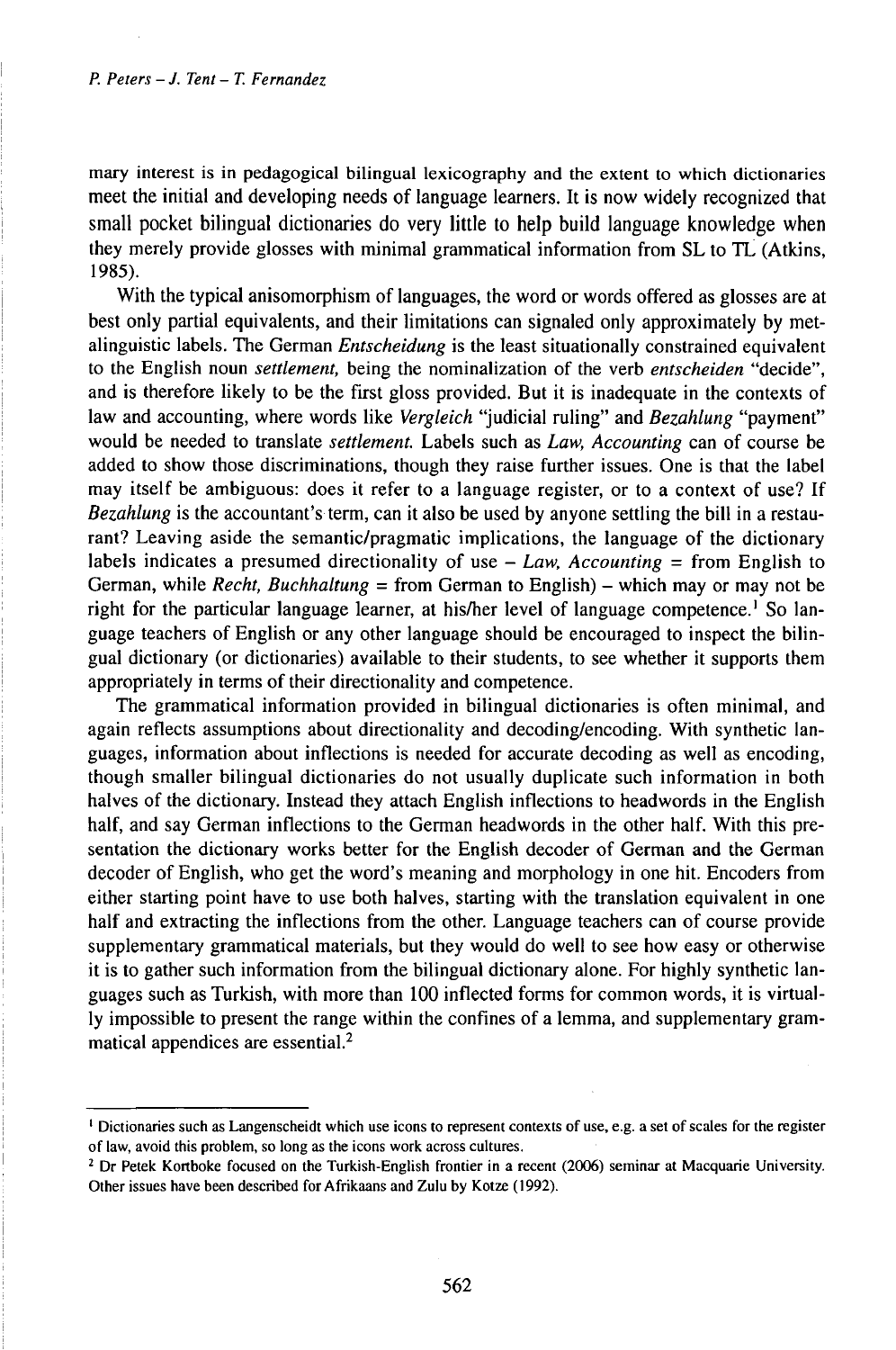The role of bilingualized dictionaries in supporting language learning is an important topic for language teachers working with students from the same mother tongue. At their best, the bilingualized dictionary offers the resources of a monolingual dictionary, with much more explicit grammatical, collocational and stylistic support, as well as mother tongue glosses and translations of other items within the microstructure. In fact bilingualized dictionaries vary considerably in the extent of bilingualization (Marello 1998), which would help to explain the somewhat equivocal findings from research on their use in Israel and in HK (Laufer and Kimmel 1997; Fan 2002). That apart, the existence of bilingualized dictionaries helps to show the kinds of pedagogical support which would ideally be built into bilingual dictionaries – at least for students with the same language background.

## *1.2 Studentsfrom Translation andInterpreting*

Dictionaries with the full pedagogical apparatus may not have as much value for translation and interpreting trainees. They too are language learners in some sense, but their threshold for recourse to a bilingual dictionary is probably higher than typical language learner, and the linguistic information they need is of a different order. Although they are more likely to be seeking translation equivalents than definitions, matters of connotation assume considerable importance. These are rarely discussed within the lemma, which tend to embrace formal variants and phraseological extensions rather than individual nuances. Instead, stylistic labels such as "formal" and "informal/colloquial" may be used to provide generic characterizations of words, and a means by which to estimate their appropriateness for the translation in hand. Notes on geographical variation in usage for pluricentric languages, e.g. British versus American English, Austrian and Swiss German, are also important indicators of more and less appropriate usage for the translator, though not used in smaller bilingual dictionaries. More idiosyncratic aspects of words, such as the deictic orientations of English verbs like *take* and *bring,* are difficult to encapsulate, and often left embedded in the selection of translation equivalents. For professional translators, details on the registerial restrictions on the uses of words are also vital, among other kinds of metalinguistic information noted by Tarp (2004) as desiderata for bilingual dictionaries.

Translators typically work with translation units larger than the single word - usually collocations or phrases -whereas comprehensive bilingual dictionaries (as opposed to dictionaries of phraseology) are always organized as lists of individual words. This not only poses difficulties in terms of retrieval of the item, e.g. whether an idiom such as English *bite the dust* ("fail, be defeated") is to be sought under the verb *(bite)* or the noun *(dust),* but other questions as to whether the dictionary should gloss it word for word in the TL, or match it with the nearest idiom, even if quite unrelated in its content. The second method may capture the denotation of the SL idiom better than the first, but neither is likely to express its stylistic connotations very well. At any rate it is important for the bilingual dictionary to signal when a given collocation is idiomatic, as a way of suggesting to the translator that some kind of paraphrase may be necessary. Because of their relatively low frequency and highly specialized character, idioms and specialized collocations are often underrepresented in bilingual dictionaries. They are however an interesting challenge to BL on several fronts.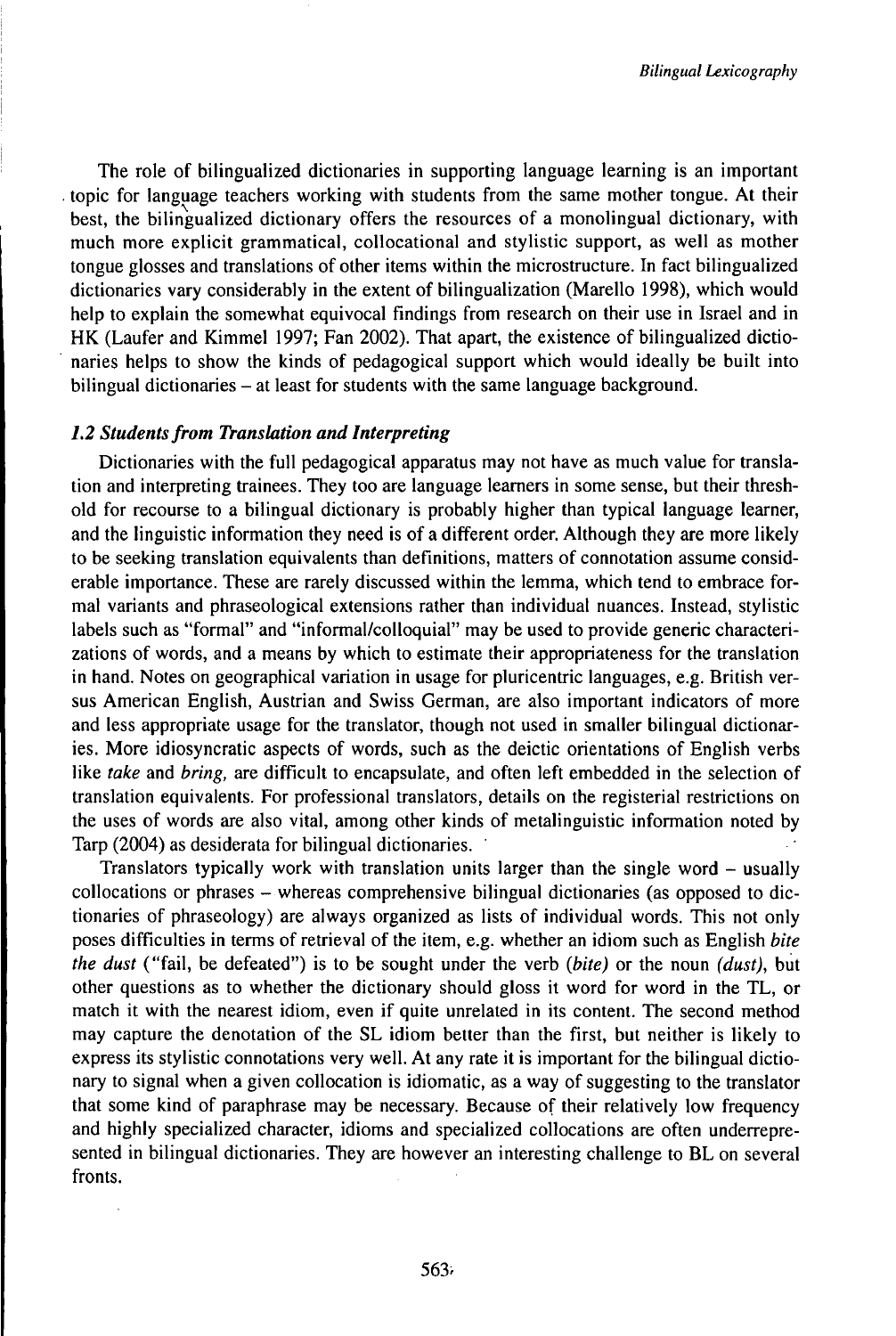### *2* **Critical analysis of micro- and macrostructure**

Students from applied linguistics and translation/interpreting bring to the online course those different perspectives on BL, with their contrasting needs and demands on bilingual dictionaries. Between them they raise the most fundamental issue as to what needs and interests bilingual dictionaries can properly serve. Commercial considerations ensure that the publisher is likely to claim the widest possible utility for the bilingual dictionary, though the complexity of its contents and applications makes it somewhat difficult to evaluate.

We encourage students to seek explicit and implicit evidence on the intended purposes of the bilingual dictionaries they use, as a basis for critiquing their contents. The dictionary's prefatory matter may identify the anticipated users, though many bilingual dictionaries are elusive on this, no doubt to avoid limiting the size of the potential market. While language learners may be mentioned, the level/levels of learner rarely is/are, nor whether the dictionary can assist students from the two language backgrounds equally well with decoding and encoding. That apart, it is interesting to see whether the preface or back cover provides any quantitative or qualitative comments on the range of vocabulary included. In fact quantitative information (e.g. the numbers of words) is not particularly meaningful unless couched in terms of headwords or lemmas. Many dictionaries provide inflated figures that include run-ons - word forms added at the end of <sup>a</sup> lemma to complete the set of derivatives that are not actually glossed. In any case it is difficult for the average dictionary user to know how many words might be needed for an intermediate to advanced command of the language, or to support translations of, say, newspaper articles.

Evaluation of the macrostructure of bilingual dictionaries can nevertheless focus on the range of more and less specialized words on an average page, and in terms of whether the dictionary tends towards "lumping or splitting" - providing extended lemmas with derivative words and phrases grouped together, or giving them separate coverage. The extent to which words used in one half of the bilingual dictionary are glossed or explained in the other is a further line of investigation. The comparability in size of the two headword lists is another macro-consideration, since the core vocabulary in any two languages is differently distributed over semantic fields (anisomorphism again). In any case the vocabulary needs of the decoder are greater than those of encoders at the same level of proficiency, and the dictionary's bias towards one directionality of use can be identified this way, whether or not it is made explicit.

Critical analysis of the microstructure takes up issues discussed in the previous sections. Does the bilingual dictionary provide more than translation equivalents, i.e. definitions which help to interpret a word's sense relations with others, using synonymy, hyponymy, synecdoche etc.? Where/how is specific grammatical and stylistic information given? How are collocations, multiword units and idioms handled? Where are they treated? The answers to such questions engage students with both the lexicographical quality of individual entries, and more general issues of dictionary policy and orientation.

## **3 Perspectives on bilingual lexicography round the world**

Among the course materials we provide students with online samples of the microstructure and local macrostructure for comparison and contrast. The samples come from